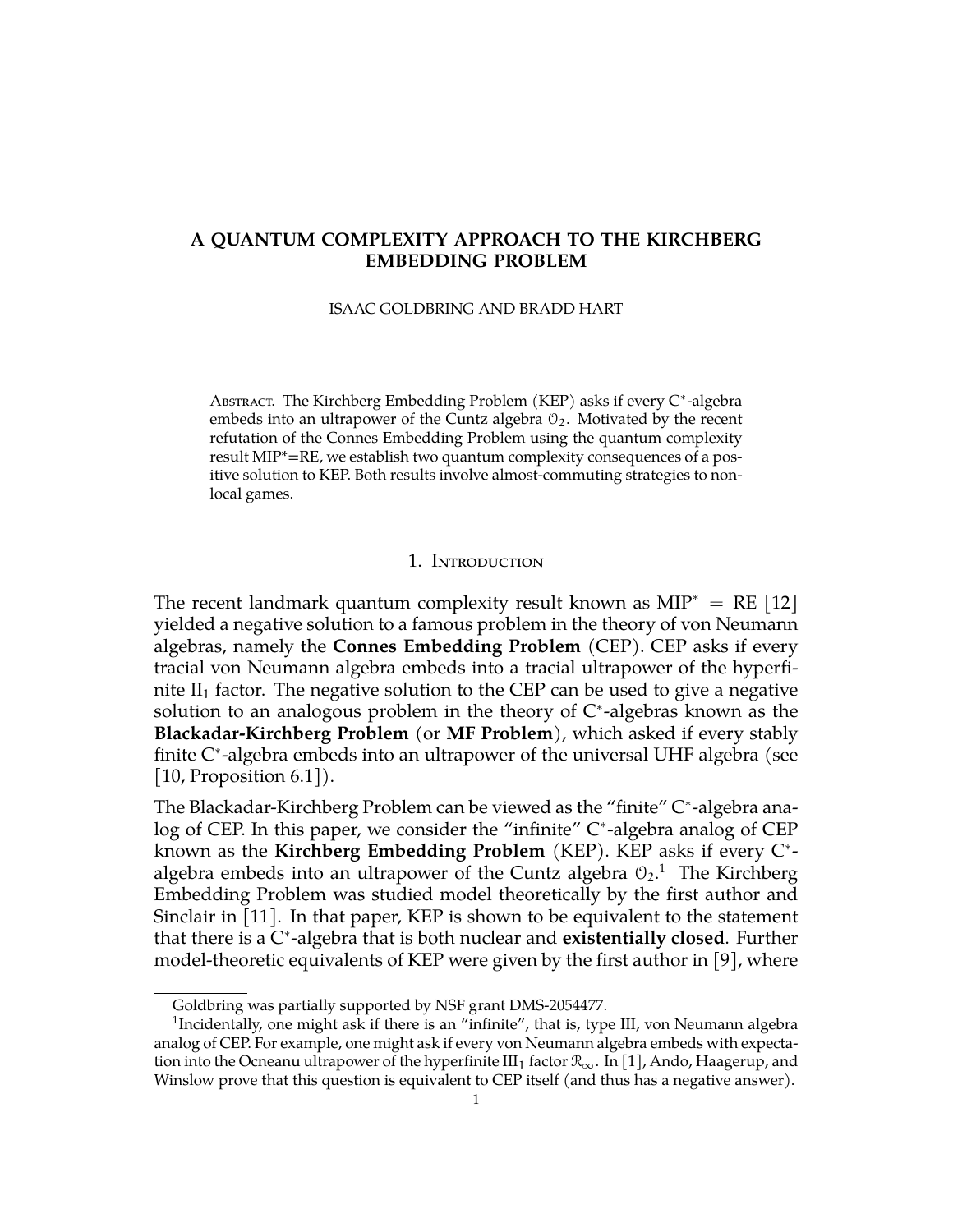it was shown that KEP is equivalent to the statement that  $\mathcal{O}_2$  is the enforceable C ∗ -algebra.

The goal of this note is to record two quantum complexity consequences of a positive solution to KEP in the spirit of how MIP\*=RE relates to CEP. We believe (perhaps even conjecture) that one (or both) of these quantum complexity statements is (are) false and thus view our results as evidence that KEP has a negative solution.

In the remainder of this introduction, we informally state our two main results. Precise definitions and statements will follow in subsequent sections.

Typically, quantum strategies for nonlocal games do not allow the players (henceforth referred to as Alice and Bob) to communicate. To implement this formally, one assumes that the measurement operators for the two players commute, which allows one to proclaim that the two players measured their part of the quantum state at the same time. In this paper, we will consider quantum strategies which allow the players to communicate "a little bit." Such an idea seems to have been first considered by Ozawa [\[13\]](#page-10-1) and then later by Coudron and Vidick [\[6\]](#page-9-4) and Coudron and Slofstra [\[5\]](#page-9-5). In all three of these papers, this slight communication between the players was indicated by the fact that the commutator of any measurement for Alice and any measurement for Bob has "small" operator norm; we refer to these as δ-op-almost commuting strategies, where δ is an upper bound on the operator norm of all such commutators. Our second main result indeed uses this formalism for a small amount of communication between the two players. However, our first main result quantifies the small amount of communication by simply asking that the state applied to the commutator of the two measurements be small, where the state in question is the one that the two players share according to their strategy; we refer to these as δ-st-almost commuting strategies<sup>[2](#page-1-0)</sup>. Once again, δ is an upper bound on the state applied to all such commutators. Quantum mechanically, this is also a very natural notion of almost-commuting strategy, since one might only care about a small amount of communication between the players with respect to the state that is being used to compute the quantum correlations.

Traditionally, given a nonlocal game  $\mathfrak{G}$ , val $\rm ^{co}(\mathfrak{G})$  (resp.  $\rm val^*(\mathfrak{G}))$  are the maximal expected probability of winning the game  $\mathfrak G$  when allowed to use any quantum commuting strategy (resp. any finite-dimensional quantum commuting strategy). In this paper, we also consider the two different kinds of almostcommuting analogs of these values. Indeed, for any positive real number  $\delta$ , we will consider the values val $_{\delta,op}^{co}(\mathfrak{G})$  (resp. val $_{\delta,op}^{*}(\mathfrak{G})$ ) to be the maximal expected probability of winning the game G when allowed to use any δ-op-almost

<span id="page-1-0"></span><sup>&</sup>lt;sup>2</sup>This will be defined precisely in the next section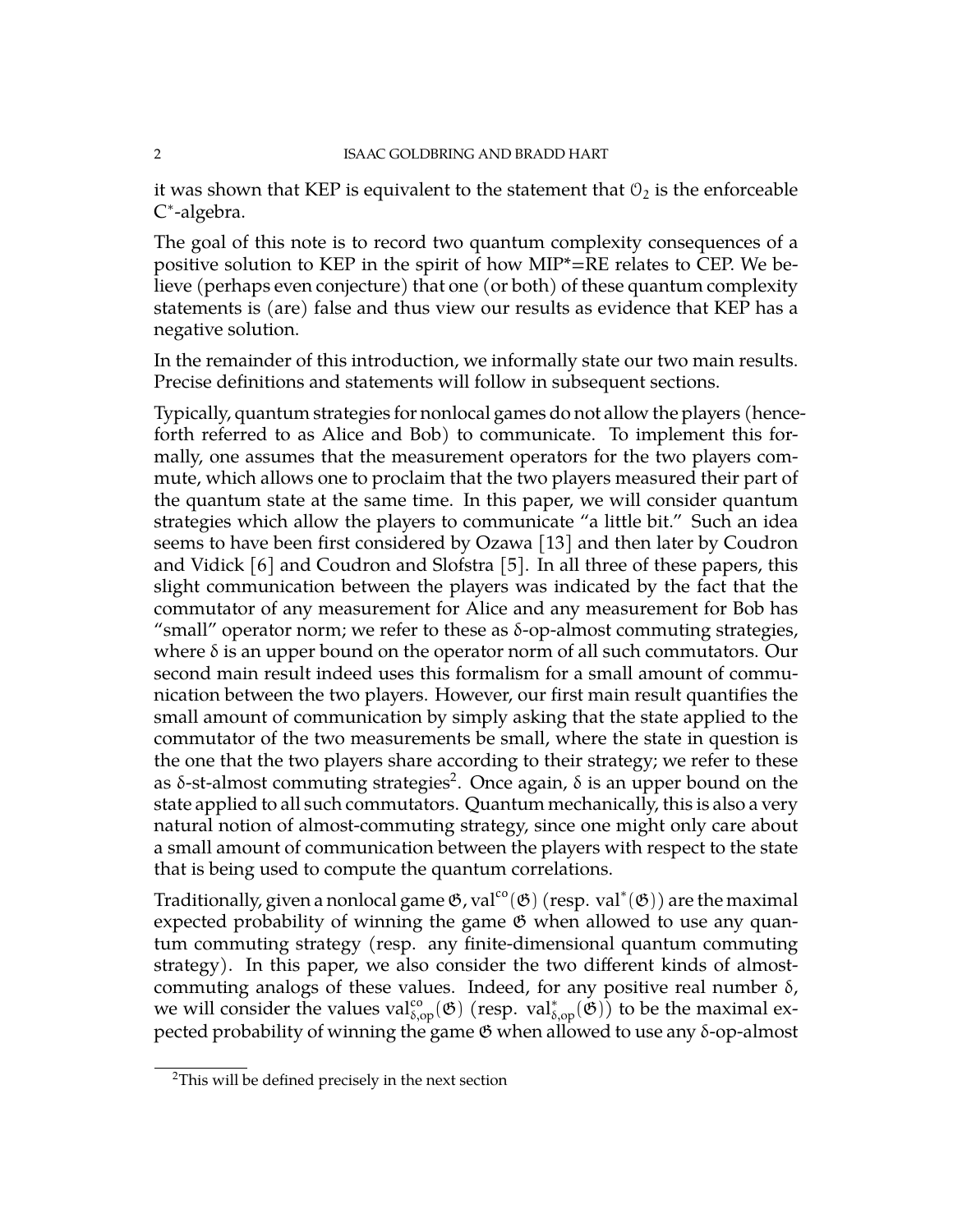commuting strategies (resp. all finite-dimensional δ-op-commuting strategies). One defines val ${}^{co}_{\delta, st}(\mathfrak{G})$  and val ${}^{*}_{\delta, st}(\mathfrak{G})$  similarly, this time using δ-st-almost commuting strategies.

A consequence of MIP\*=RE is a negative solution to **Tsirelson's Problem**. That is, there is a nonlocal game  $\mathfrak G$  such that val\* $(\mathfrak G)\neq \text{val}^{\text{co}}(\mathfrak G)$ . We can now state our first main result, which shows that if KEP holds, then the almost-commuting with respect to states version of Tsirelson's problem would actually have a positive answer for any choice of "amount of communication":

<span id="page-2-1"></span>**Theorem 1.** *Suppose that KEP holds. Then*  $val_{\delta,st}^{co}(\mathfrak{G}) = val_{\delta,st}^{*}(\mathfrak{G})$  *for all*  $\delta > 0$  *and all nonlocal games* G*.*

Our second result concerns the almost-commuting version of the complexity class MIP<sup>co</sup>. The complexity class MIP<sup>co</sup> consists of all languages L such that there is an effective assignment from sequeunces of bits  $z$  to nonlocal games  $\mathfrak G$ for which: if  $z \in L$ , then val<sup>co</sup> $(\mathfrak{G}_z) = 1$ , while if  $z \notin L$ , then val<sup>co</sup> $(\mathfrak{G}_z) \leq \frac{1}{2}$  $\frac{1}{2}$ . In [\[12\]](#page-10-0), the authors pose the question of whether MIP<sup>co</sup> coincides with the complexity class coRE consisting of all problems whose complement is recurseively enumerable. (That all languages in MIP<sup>co</sup> are contained in coRE is well-known; the authors are partial to the model-theoretic proof given in [\[10,](#page-9-0) Theorem 7.3].) We show that if KEP holds, then the almost-commuting with respect to operatornorm version of this problem has a negative answer:

<span id="page-2-0"></span>**Theorem 2.** *If KEP holds, then for every computable function*  $\delta : \mathbb{N} \to [0,1]$ *, every* language in MIP $_{\delta, \mathrm{op}}^{\mathrm{co}}$  is recursively enumerable.

The complexity class  $\text{MIP}^{\text{co}}_{\delta,\text{op}}$  will be defined below, but essentially it says that a language L belongs to MIP $_{\delta, \mathrm{op}}^{\mathrm{co}}$  if there is an effective assignment from sequences of bits z to nonlocal game  $\mathfrak{G}_z$  such that: if  $z \in L$ , then  $\text{val}_{\delta(|z|),\text{op}}^{co}(\mathfrak{G}_z) = 1$ , while if  $z \notin \mathrm{L}$ , then  $\mathrm{val}^{\mathrm{co}}_{\delta(|z|),\mathrm{op}}(\mathfrak{G}_z) \leq \frac{1}{2}$  $\frac{1}{2}$ .

We note a few things about Theorem [2.](#page-2-0) First, one can show that every language in MIP $_{\delta,op}^{\text{co}}$  is coRE (regardless of the truth of KEP), whence the theorem implies that every language in MIP<sup>co</sup>, is actually decidable provided that KEP holds. Second, assuming KEP, every language in  $\text{MIP}^{\text{co}}_{\delta,\text{st}}$ , the obvious state-version of  $\text{MIP}^{\text{co}}_{\delta, \text{op}}$ , is also decidable; this follows from Theorem [1.](#page-2-1) Finally, the class  $\text{MIP}^{\text{co}}_{\delta, \text{op}}$ differs from the class  $\text{MIP}^{\text{co}}_{\delta}$  introduced by Coudron and Slofstra in [\[5\]](#page-9-5); in particular, every language in their class is decidable without any KEP assumption.

The authors would like to thank William Slofstra, Aaron Tikuisis, Thomas Vidick and Henry Yuen for useful discussions regarding this work.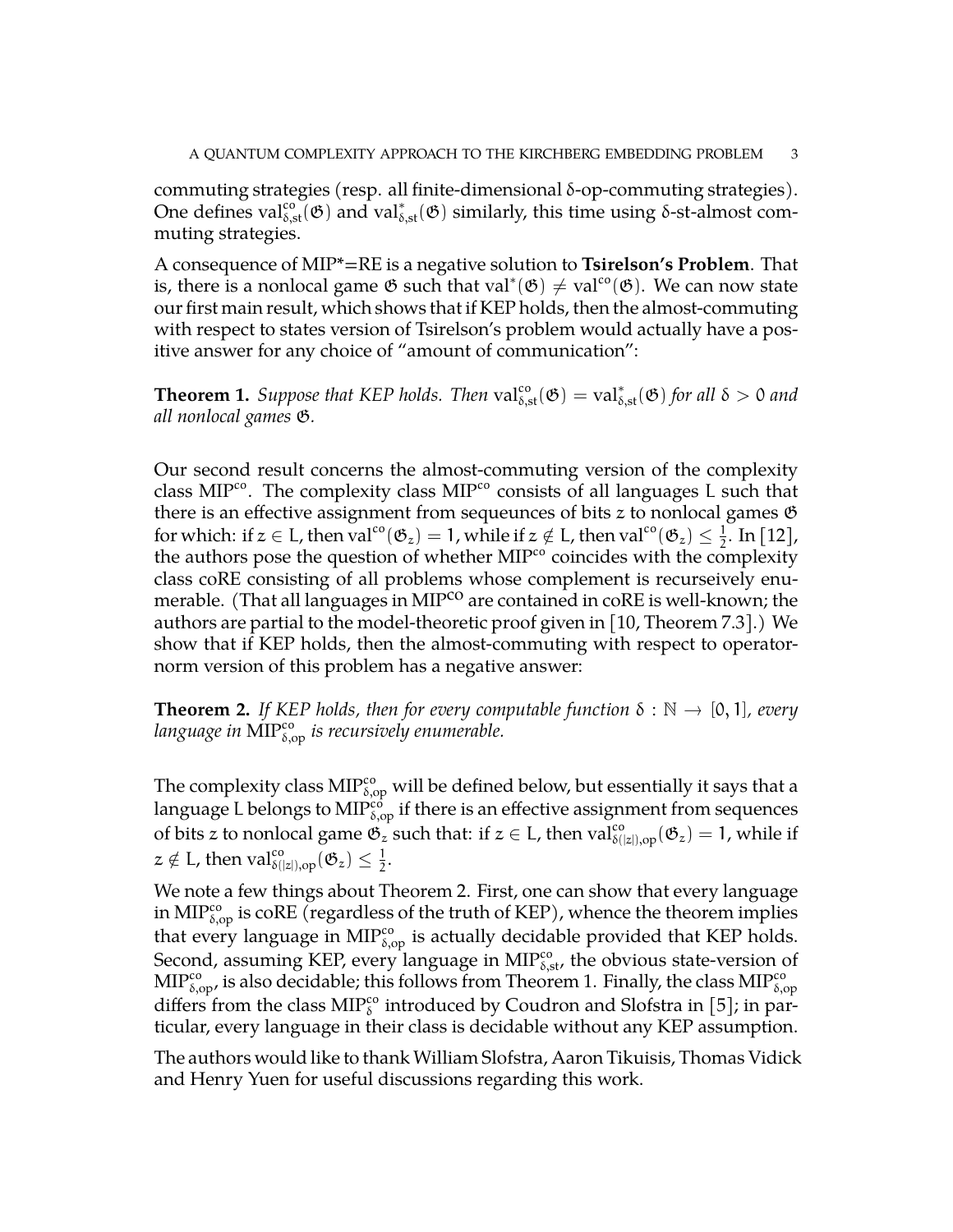#### 2. Preliminaries

A **nonlocal game with** n **questions and** k **answers** is a pair  $\mathfrak{G} = (\pi, D)$ , where  $\pi$  is a probability distribution on [n] and D : [n]  $\times$  [n]  $\times$  [k]  $\times$  [k]  $\rightarrow$  {0, 1} is called the **decision predicate for the game**. Here,  $[n] := \{1, \ldots, n\}$  and analogously for  $[k]$ . We also refer to the pair  $(n, k)$  as the **dimensions** of  $\mathfrak{G}$ . We view two players, henceforth referred to as Alice and Bob, playing  $\mathfrak G$  as follows: a pair of questions  $(x, y) \in [n] \times [n]$  is randomly chosen according to  $\pi$  and then Alice and Bob somehow respond with a pair of answers  $(a, b) \in [k] \times [k]$ ; they win the game if  $D(x, y, a, b) = 1$  and otherwise they lose the game.

In order to describe their strategies for playing G, we need the notion of POVMs. Recall that a **positive operator-valued measure** or **POVM** on a Hilbert space H is a finite collection  $A_1, \ldots, A_k$  of positive operators on  $\mathcal H$  such that  $A_1 + \cdots +$  $A_k = I$ . We refer to k as the **length** of the POVM. More generally, one can use the same definition to define a POVM in any C\*-algebra.

For each k, let  $\varphi_k(X)$  denote the formula

$$
\text{max}\left(\max_{1\leq i\leq k}\inf_{Z_i}\|Z_i^*Z_i-X_i\|,\|\sum_{i=1}^kX_i-I\|\right)
$$

in the k variables  $X = (X_1, \ldots, X_k)$ . The following lemma is easy but will be used throughout the paper:

<span id="page-3-0"></span>**Lemma 3.** For each  $\epsilon > 0$  and  $k \ge 1$ , there is  $\delta > 0$  such that: for any C<sup>\*</sup>-algebra C *and any elements*  $A_1, \ldots, A_k$  *from the unit ball of* C, *if*  $\varphi_k(A_1, \ldots, A_k) < \delta$ , *then there is a POVM*  $B_1, \ldots, B_k$  *in* C *such that*  $\max_{1 \leq i \leq k} ||A_i - B_i|| < \epsilon$ *.* 

We use POVMs to define strategies for nonlocal games. First suppose that  $\mathfrak G$  is a nonlocal game with dimensions (n, k) and C is a C ∗ -algebra. A G**-measurement in** C is a tuple  $A := (A^x)_{x \in [n]}$  of POVMs in C, each of which has length k. Of course, the notion of a G-measurement in C only depends on the dimensions of the nonlocal game, but the terminology will prove useful in the sequel. Thus, corresponding to each possible question and answer pair  $(x, a) \in [n] \times [k]$ , we will have a positive element  $A^x_\alpha \in \mathsf{C}$ , and for each  $x \in [n]$ , we have  $\sum_{\alpha \in [k]} A^x_\alpha = I$ .

A  $\mathfrak G$ **-strategy in** C is a tuple  $\sigma := (A, B, \phi)$ , where A and B are  $\mathfrak G$ -measurements in C and  $\varphi \in S(C)$  is a state on C. Given a  $\mathfrak{G}\text{-strategy}$  σ in C as above, we define the corresponding correlation matrix  $p_\sigma\in[0,1]^{n^2\mathrm{k}^2}$  by  $p_\sigma(\mathfrak{a},\mathfrak{b}|\mathrm{x},\mathrm{y})=\varphi(\mathrm{A}_\mathfrak{a}^{\mathrm{x}}\bullet\mathrm{B}_\mathfrak{b}^\mathrm{y}$ b ),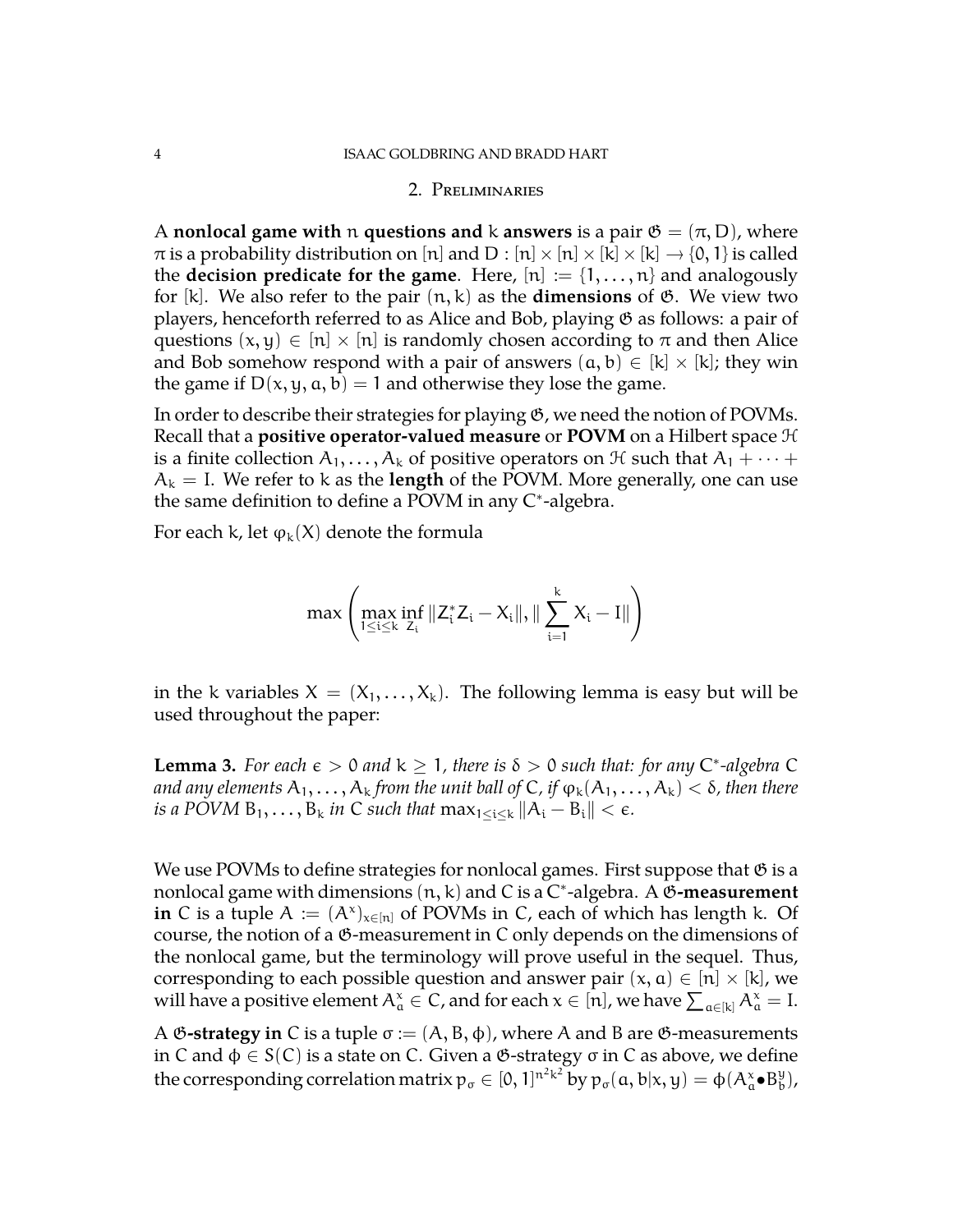where, for any  $A, B \in C$ , we define  $A \bullet B := \frac{1}{2}(A^{1/2}BA^{1/2} + B^{1/2}AB^{1/2}).^3$  $A \bullet B := \frac{1}{2}(A^{1/2}BA^{1/2} + B^{1/2}AB^{1/2}).^3$  The intuition behind this definition is that if Alice and Bob play G according to the strategy  $\sigma$ , then upon receiving the question pair  $(x, y)$ , they both measure their portion of the state  $\phi$  using their POVMs  $A^x$  and  $B^y$ ; since we are not assuming that these measurements commute, we take the average of the results obtained from when Alice measures first and from when Bob measures first. Consequently,  $p_{\sigma}(\mathfrak{a},\mathfrak{b}|\mathfrak{x},\mathfrak{y})$  is the probability that they answer the question pair  $(\mathfrak{x},\mathfrak{y})$  with the answer pair  $(a, b)$  when using the strategy σ.

Of course, if each  $\mathsf{A}^{\mathsf{x}}_{\mathsf{a}}$  and  $\mathsf{B}^{\mathsf{y}}_{\mathsf{b}}$  $\frac{9}{b}$  commute, the above definition degenerates to the usual situation of calculating  $p_{\sigma}(\mathfrak{a},\mathfrak{b}|\mathfrak{x},\mathfrak{y}) = \varphi(A_{\mathfrak{a}}^{\mathfrak{x}}B_{\mathfrak{b}}^{\mathfrak{y}}$  $_{\rm b}^{\rm y})$  and we call the strategy σ **commuting**. As discussed in the introduction, there are two natural ways of generalizing the commuting situation to the almost commuting situation. Fix a positive real number δ > 0. We call the strategy σ δ**-op-almost commuting** if  $\sum_{a,b\in[k]}||(A^x_a,B^y_b)|| < \delta$  for all  $(x,y)\in[n]\times[n]$ . On the other hand, we call the strategy σ δ**-state-almost commuting** if  $\sum_{a,b\in[k]}\varphi([A^x_a, B^y_b]) < \delta$  for all  $(x, y) \in$  $[n] \times [n]$ .<sup>[4](#page-4-1)</sup> Note that the notion of a δ-op-commuting strategy depends only on the pair of G-measurements, whence it makes sense to say that a pair of such measurements is a δ-op-almost commuting pair. It is clear that any δ-op-almost commuting strategy is also a δ-state-almost commuting strategy.<sup>[5](#page-4-2)</sup>

Given a G-strategy σ in C, we define the **value of** G **when playing according to** σ to be the expected value Alice and Bob have of winning the game when playing according to σ, that is,

$$
\mathrm{val}(\mathfrak{G},\sigma):=\sum_{x,y}\pi(x,y)\sum_{a,b}D(x,y,a,b)p_{\sigma}(a,b|x,y).
$$

In the sequel, it will behoove us to define, for every pair  $(A, B)$  of  $\mathfrak{G}$ -measurements in C, the element

$$
\mathfrak{G}(A,B):=\sum_{x,y}\mu(x,y)\sum_{a,b}D(x,y,a,b)(A^\mathrm{x}_a\bullet B^\mathrm{y}_b).
$$

With this notation, we have val $(\mathfrak{G}, \sigma) = \varphi(\mathfrak{G}(A, B)).$ 

<span id="page-4-1"></span><span id="page-4-0"></span> $3$ This notation seems to have first been considered by Ozawa in [\[13\]](#page-10-1).

<sup>4</sup>We thank Thomas Vidick for pointing out that this is the correct notion of state-almost commuting. Our original definition was simply that  $\varphi([A_\alpha^x, B_b^y]) < \delta$  for all  $(x, y) \in [n] \times [n]$  and all  $(a, b) \in [k] \times [k]$ . However, this leads to a trivial notion when the answer set for the game is quite large.

<span id="page-4-2"></span> $^5$ We could alternately have defined & to be a δ-op-almost commuting strategy if  $\|[A^\chi_\alpha, B^\chi_\flat]\| < 1$ δ for all  $(x, y) \in [n] \times [n]$  and all  $(a, b) \in [k] \times [k]$  without falling into a trivial definition as with the state-dependent version. However, uniformizing the two definitions implies that δ-op-almost commuting strategies are δ-state-almost commuting strategies, which is a desirable feature for what is to follow.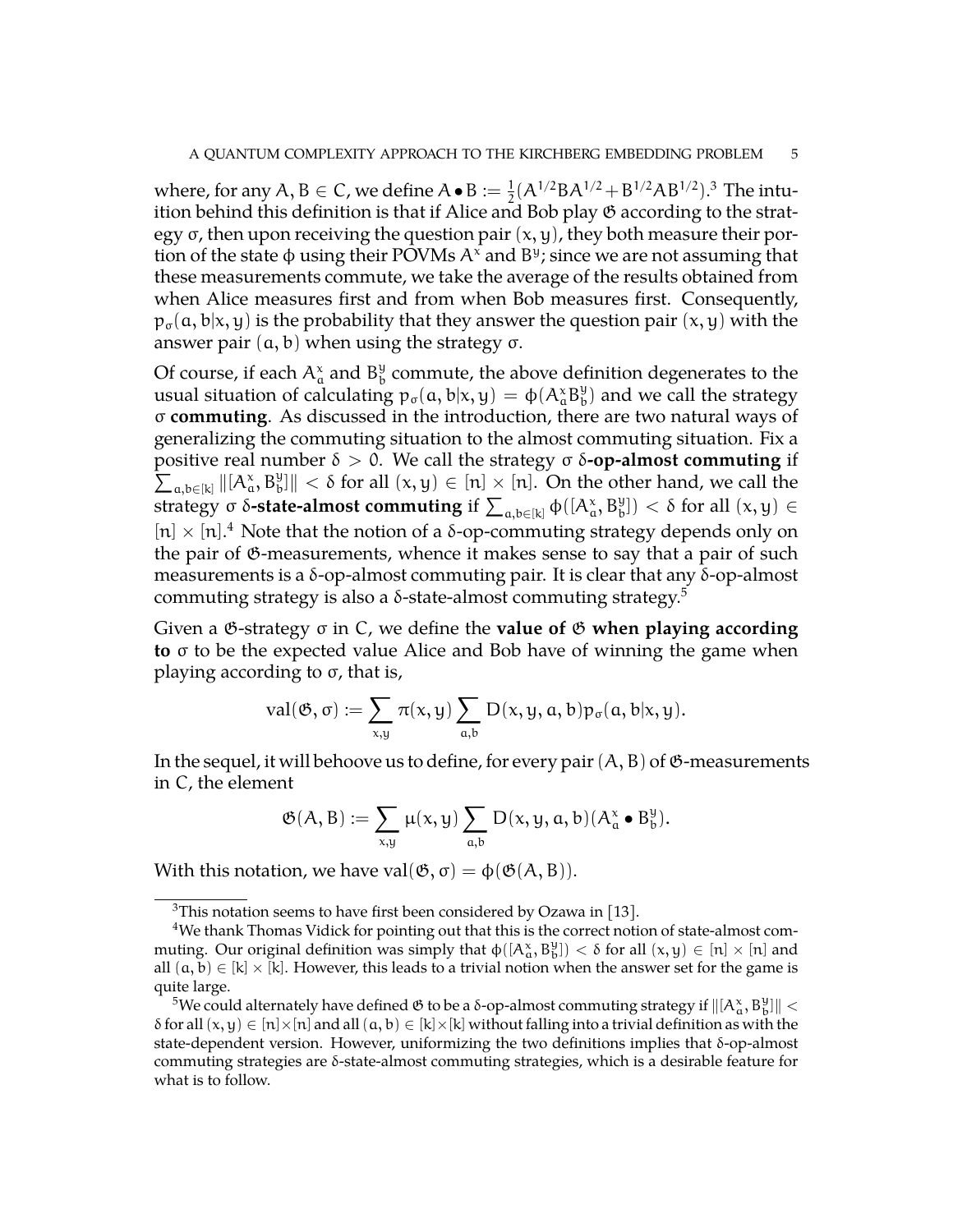If one considers the supremum of val $($ empty, σ) as σ ranges over all commuting G-strategies in  $\mathcal{B}(\mathcal{H})$  (with no dimension restriction on  $\mathcal{H}$ ), one obtains the commuting value of  $\mathfrak{G}$ , denoted val<sup>co</sup>( $\mathfrak{G}$ ). If one instead considers the supremum to be over commuting  $\mathfrak{G}\text{-strategies}$  in  $\mathfrak{B}(\mathfrak{H})$  with  $\mathfrak{H}$  restricted to be finitedimensional, one arrives at the **entangled value of** G, denoted val<sup>∗</sup> (G). Of course val<sup>\*</sup>( $\mathfrak{G}$ )  $\leq$  val<sup>co</sup>( $\mathfrak{G}$ ) for all nonlocal games  $\mathfrak{G}$ . Tsirelson's problem asked if val<sup>\*</sup>( $\mathfrak{G}$ ) = val<sup>co</sup>( $\mathfrak{G}$ ) for all nonlocal games  $\mathfrak{G}$ ; a consequence of MIP\*=RE is a negative solution to Tsirelson's problem. That is, there is some nonlocal game  $\mathfrak{G}$  for which val<sup>\*</sup> $(\mathfrak{G}) < \text{val}^{\text{co}}(\mathfrak{G})$ .

We can of course define almost-commuting analogs of these quantum game values. Indeed, given  $\delta > 0$ , we define valged  $\widetilde{C}^{\circ}_{\delta,op}(\mathfrak{G})$  (resp. val $_{\delta,st}^{\circ}(\mathfrak{G})$ ) to be the supremum of val $($ empty, σ) as σ ranges over all δ-op-almost commuting (resp. δstate-almost commuting) &-strategies in  $\mathcal{B}(\mathcal{H}).^6\;$  $\mathcal{B}(\mathcal{H}).^6\;$  $\mathcal{B}(\mathcal{H}).^6\;$  By restricting our attention to finite-dimensional Hilbert spaces  $\mathcal{H}$ , we arrive at the values val<sup>\*</sup><sub> $\delta$ ,op</sub>( $\mathfrak{G}$ ) and  $val^*_{\delta, st}(\mathfrak{G}).$ 

The following inequalities are clear for any nonlocal game  $\mathfrak G$  and any  $\delta > 0$ :

- val<sup>\*</sup>( $\mathfrak{G}) \leq \mathrm{val}_{\delta, \mathrm{op}}^{\ast}(\mathfrak{G}) \leq \mathrm{val}_{\delta, \mathrm{st}}^{\ast}(\mathfrak{G}).$
- val<sup>co</sup> $(\mathfrak{G}) \leq \text{val}_{\delta,op}^{co}(\mathfrak{G}) \leq \text{val}_{\delta,\text{st}}^{co}(\mathfrak{G}).$
- val<sup>\*</sup><sub> $\delta$ ,op</sub> $(\mathfrak{G}) \leq \text{val}_{\delta,op}^{\text{cb}}(\mathfrak{G}).$
- $val_{\delta, st}^{*'}(\mathfrak{G}) \leq val_{\delta, st}^{co}(\mathfrak{G}).$

We end this preliminary section with some notation and terminology concerning ultraproducts of C ∗ -algebras. Throughout this paper, U denotes a nonprincipal ultrafilter on N. Given a C ∗ -algebra C, its **ultrapower with respect to** U, denoted  $C^{\mathfrak{U}}$ , is the quotient of the Banach algebra  $\ell^{\infty}(\mathbb{N},C)$  of all uniformly norm-bounded sequences from C by the ideal of elements  $(A_m)_{m\in\mathbb{N}}$  for which  $\lim_{\mathfrak{U}}\|{\mathsf{A}}_{{\mathfrak{m}}}\|~=~$  0. It is well-known that  $\mathsf{C}^{\mathfrak{U}}$  is a  $\mathsf{C}^*$ -algebra once again. Given  $(A_m)_{m\in\mathbb{N}}\in\ell^{\infty}(\mathbb{N},\mathbb{C})$ , we denote its coset in  $\mathbb{C}^{\mathfrak{U}}$  by  $(A_m)_{\mathfrak{U}}$ . If  $\varphi_m\in S(\mathbb{C})$  is a state on C for each m ∈ N, we let the **ultraproduct state** (also known in the literature as **limit state**)  $\phi := (\phi_m)_\mathfrak{U}$  on C be defined by  $\phi((A_m)_\mathfrak{U}) := \lim_\mathfrak{U} \phi_m(A_m)$ .

### 3. Proof of Theorem 1

Our proof of Theorem [1](#page-2-1) requires a couple of preliminary lemmas. The first lemma is probably well-known (very similar to Proposition 3.4.2 in [\[7\]](#page-9-6)), but we include a proof for completeness. Below,  $sp(A)$  denotes the spectrum of the element A.

<span id="page-5-0"></span> $6$ Since states on concretely represented C $*$ -algebras can always be extended to states on the  $\mathcal{B}(\mathcal{H})$  containing them, we can replace  $\mathcal{B}(\mathcal{H})$  with an arbitrary C<sup>\*</sup>-algebra C without changing this definition.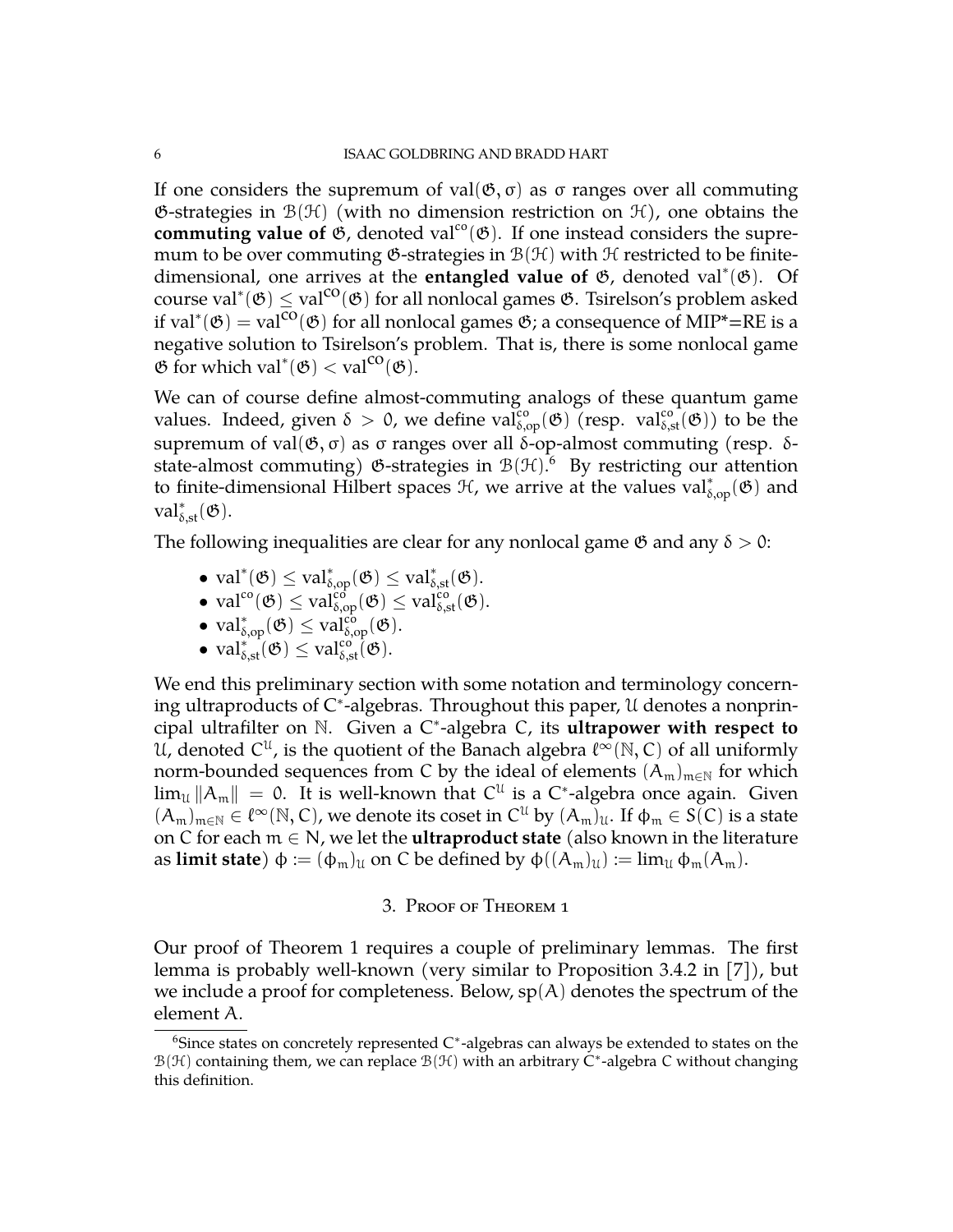<span id="page-6-0"></span>**Lemma 4.** Suppose that C is a separable C<sup>\*</sup>-algebra,  $A \in C^{\mathfrak{U}}$  is self-adjoint, and  $r \in C^{\mathfrak{U}}$  $\sigma(\mathfrak{a})$ . Then there are self-adjoint elements  $A_{\mathfrak{m}} \in \mathbb{C}$  such that  $A = (A_{\mathfrak{m}})_{\mathfrak{u}}$  and such that  $r \in sp(A_m)$  *for* U-*many*  $m \in \mathbb{N}$ .

*Proof.* First write  $A = (B_m)_U$  with  $B_m \in A$  self-adjoint for each  $m \in \mathbb{N}$ . It suffices to verify that  $\lim_{\mathfrak{U}} d(r, sp(B_m)) = 0$ . Indeed, if this is the case, then for U-many  $m \in \mathbb{N}$ , there is  $s_n \in sp(B_m)$  such that  $\lim_{\mathcal{U}}(r_m - s_s) = 0$ . Setting  $A_m := B_m (s_m - r_m) \cdot 1$ , we have that  $A_m$  is self-adjoint,  $A = (A_m)_u$ , and  $r_m \in sp(A_m)$  for U-many  $m \in \mathbb{N}$ .

Suppose now, towards a contradiction, that there is  $\epsilon > 0$  such that  $d(r, sp(B_m)) \ge$  $\epsilon$  for U-many  $m \in \mathbb{N}$ . By functional calculus, we can define  $B'_m := (B_m - r)^{-1}$ and we note that  $||B'_m|| \leq \frac{1}{\epsilon}$ . Setting  $B' := (B'_m)_{\mathfrak{U}}$ , we have  $B' = (A - r)^{-1}$ , contradicting the fact that  $r \in sp(A)$ .

We thank Aaron Tikuisis for providing us with an easier proof of the following lemma. For the proof, we recall that for any self-adjoint element A of a  $C^*$ algebra C, we have  $sp(A) = \{\phi(A) : \phi \in S(C)\}.$ 

<span id="page-6-1"></span>**Lemma 5.** *For any* C<sup>\*</sup>-algebra *C*, any separable C<sup>\*</sup>-subalgebra D of C<sup>u</sup>, and any state  $\phi$  *on* D, there are states  $\phi_m$  *on* C *such that*  $\phi = (\phi_m)_\mathfrak{U}$  D.

*Proof.* By a standard argument (see, for example, [\[14,](#page-10-2) Theorem 8]), it suffices to show that the ultraproduct states on  $C^{\mathfrak{U}}$  are weak\*-dense in  $\mathcal{S}(C^{\mathfrak{U}})$ . Suppose, towards a contradiction, that this is not the case. Let X denote the weak\*-closure of the set of ultraproduct states in  $S(C^{\mathcal{U}})$  and take  $\varphi \in S(C^{\mathcal{U}}) \setminus X$ . By the Hahn-Banach Separation Theorem, there is a self-adjoint element  $A \,\in\, \dot{C}^\mathfrak{U}$  such that  $\psi(A)$  < 1 for all  $\psi \in X$  and yet  $\phi(A) > 1$ . Set  $r := \phi(A) \in sp(A)$ . By Lemma [4,](#page-6-0) we may take a sequence  $(A_m)_{m\in\mathbb{N}}$  such that  $r \in sp(A_m)$  for all  $n \in \mathbb{N}$  and such that  $A = (A_m)_\mathfrak{U}$ . Take  $\psi_m \in S(C)$  such that  $\psi_m(A_m) = r$ . Setting  $\psi := (\psi_m)_\mathfrak{U} \in$  $X$ , we have that  $\psi(A) = r$ , a contradiction.

We need one reminder before giving the proof of Theorem 1. If M is a von Neumann algebra and  $\rho \in S(M)$  is a faithful, normal state on M, then we can define the norm  $\|\cdot\|_p^{\#}$  on M by  $\|A\|_p^{\#}:=\sqrt{\rho(A^*A)+\rho(AA^*)}.$  It is a standard fact that  $\|\cdot\|_\rho^*$  defines the strong\*-topology on the unit ball of M.

We are now ready for the proof of Theorem 1:

*Proof of Theorem 1.* Fix  $\delta > 0$  and a nonlocal game  $\mathfrak{G}$ . Set  $r := val_{\delta, st}^{co}(\mathfrak{G})$ . Fix  $\epsilon > 0$ and take a  $\delta$ -st-almost commuting  $\mathfrak{G}$ -strategy  $\sigma_1 := (A, B, \eta)$  in  $\mathfrak{B}(\mathfrak{H})$  such that val( $\mathfrak{G}, \sigma_1$ ) >  $r-\varepsilon$ . Let C be the C<sup>\*</sup>-algebra generated by the coordinates of A and B and let η continue to denote the restriction of the original state η to C. By KEP and Lemma [5,](#page-6-1) there is a sequence  $(\phi_m)_{m\in\mathbb{N}}$  of states on  $\mathcal{O}_2$  and an embedding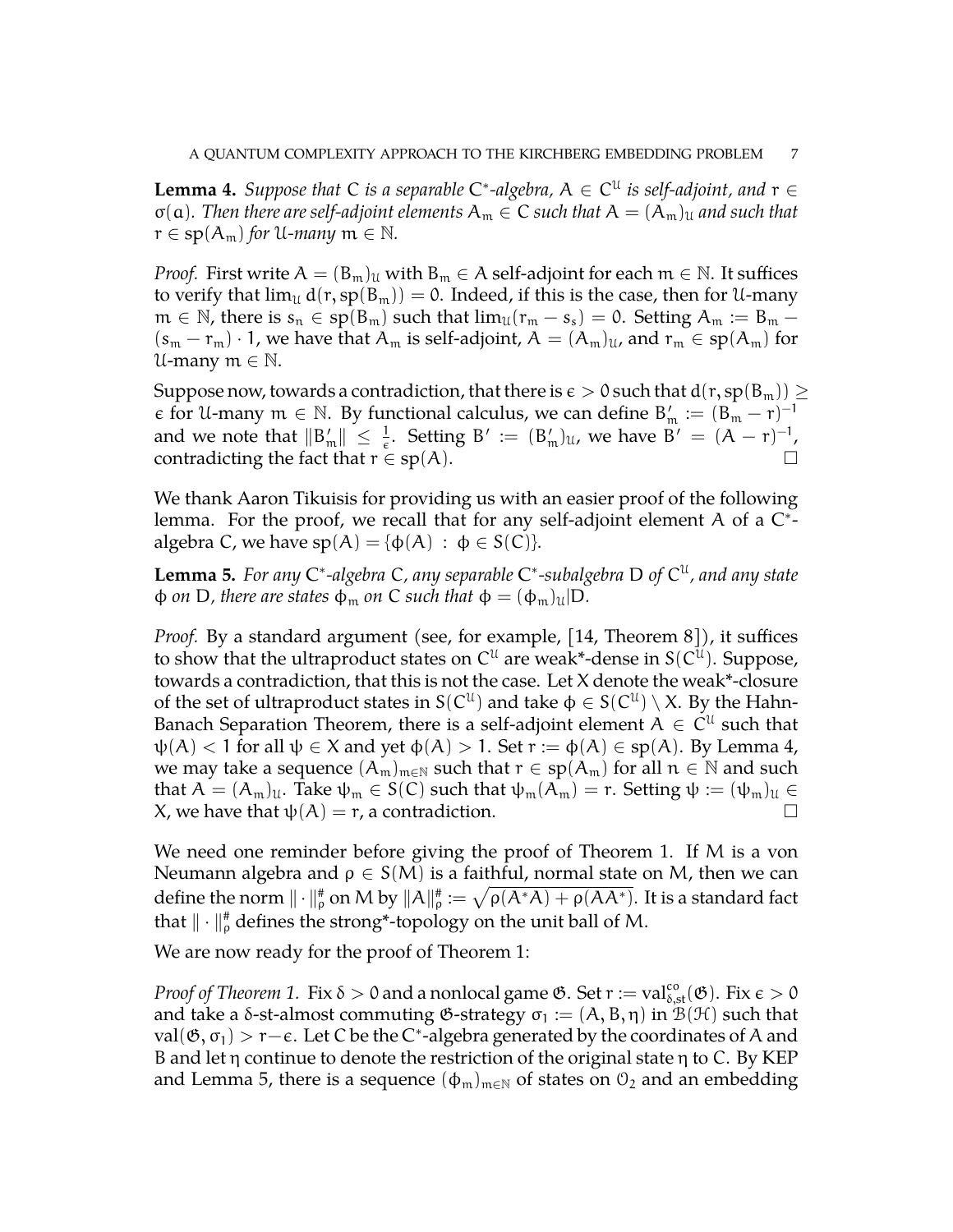$g: C \hookrightarrow \mathbb{O}^{\mathfrak{U}}_2$  such that the restriction of the ultraproduct state  $(\phi_n)_\mathfrak{U}$  to  $g(C)$ <br>is the state  $n$  (viewed as a state on  $g(C)$  in the elytique very). By Lamma 2, yes is the state  $\eta$  (viewed as a state on  $g(C)$  in the obvious way). By Lemma [3,](#page-3-0) we may assume, without loss of generality, that there are  $\mathfrak{G}\text{-measures }A^{(m)}$  and  $B^{(m)}$  in  $\mathcal{O}_2$  such that, for all  $x \in [n]$  and  $a \in [k]$ , we have  $g(A_a^x) = ((A^{(m)})_a^x)_u$  and  $g(B^x_\alpha)=((B^{(m)}_{-})^x_\alpha)_u$ . Take  $m\in\mathbb{N}$  such that, setting  $\bar{A}:=A^{(m)}, \bar{B}:=B^{(m)}, \phi:=\phi_m$ , and  $\sigma_2 := (\bar{A}, \bar{B}, \phi)$ , we have that  $\sigma_2$  is a  $\delta$ -st-almost commuting  $\mathfrak{G}$ -strategy in  $\mathcal{O}_2$  for which val $(\mathfrak{G}, \sigma_2) > r - 2\epsilon$ .

Since  $\mathcal{O}_2$  is simple and antiliminal, the type III factor states are dense in  $S(\mathcal{O}_2)$ (see [\[2,](#page-9-7) Section 3]). Take a type III factor state  $\psi \in S(0_2)$  such that  $\phi$  and  $\psi$  are sufficiently close on the elements of A and B so that, setting  $\sigma_3 := (A, B, \psi)$ , we have that  $\sigma_3$  is a δ-st-almost commuting  $\mathfrak{G}$ -strategy in  $\mathfrak{O}_2$  for which val $(\mathfrak{G}, \sigma_3)$  > r – 3e. Let  $\pi_{\psi}: \mathcal{O}_2 \to \mathcal{B}(L^2(\mathcal{O}_2, \psi))$  denote the GNS representation correspond-<br>ing to the and let M denote  $\pi_{\psi}(\mathcal{O}_2)''$  which is a type III factor. Margazzar, since ing to ψ and let M denote  $\pi_{\psi}(\mathcal{O}_2)'$ , which is a type III factor. Moreover, since  $\mathcal{O}_2$  is nuclear, by [\[3\]](#page-9-8) and [\[4\]](#page-9-9), we have that M is a hyperfinite type III factor. Let  $\psi$  also denote the restriction of the GNS state to M. Since the faithful normal states on M are dense in the set of normal states on M, we may find a faithful normal state  $ρ$  on M which approximates  $ψ$  well enough so that, setting  $\sigma_4 := (\pi_{\psi}(A), \pi_{\psi}(B), \rho)$ , we have that  $\sigma_4$  is a  $\delta$ -st-almost commuting  $\mathfrak{G}$ -strategy in M for which val $(\mathfrak{G},\sigma_4)>r-4\epsilon.$  Since M is hyperfinite, by the  $\|\cdot\|_\rho^{\#}$ -version of Lemma [3,](#page-3-0) there is a matrix algebra  $M_m(\mathbb{C})$  contained in M and  $\mathfrak{G}$ -measurements A and B in  $M_m(\mathbb{C})$  such that, setting  $\sigma_5 := (\tilde{A}, \tilde{B}, \rho)$ , we have that  $\sigma_5$  is a δ-stalmost commuting  $\mathfrak{G}\text{-strategy}$  in  $M_m(\mathbb{C})$  for which val $(\mathfrak{G}, \sigma_5) > r-5\epsilon$ . It follows that  $r - 5\varepsilon < \text{val}_{\delta, \text{st}}^*(\mathfrak{G})$ . The result follows by letting  $\varepsilon$  tend to 0.  $\Box$ 

Theorem 1 lends itself to an intriguing attempt to refute KEP. Indeed, recall that in [\[12\]](#page-10-0), the authors construct an effect map  $T \mapsto \mathfrak{G}_T$  from Turing machines to nonlocal games such that: if T halts, then  $\text{val}^*(\mathfrak{G}_{\text{T}}) = 1$  while if T does not halt, then val<sup>\*</sup> $(\mathfrak{G}_{T}) \leq \frac{1}{2}$  $\frac{1}{2}$ . Suppose, in addition, that this mapping may be chosen with the property that for each T that does not halt, there is a positive number  $\delta_T > 0$ such that  $\text{val}^*_{\delta_T, \text{st}}(\mathfrak{G}_T) < 1$ . We claim then that KEP has a negative solution. Indeed, we claim that under this assumption and a positive solution to KEP, we could decide the halting problem, yielding a contradiction. To see this, one can effectively start computing brute force lower bounds on val\*( $\mathfrak{G}_{T}$ ) and if one ever sees that val<sup>\*</sup>( $\mathfrak{G}_{T}$ ) >  $\frac{1}{2}$  $\frac{1}{2}$ , one knows that T halts. On the other hand, one can start running machines to see if  $\text{val}^{\text{co}}_{\frac{1}{n},\text{st}}( \mathfrak{G}_{\text{T}}) \leq 1 - \frac{1}{\mathfrak{n}}$  $\frac{1}{n}$ . (This can be done, for example, using the Completeness Theorem argument given in [\[10,](#page-9-0) Theorem 7.3].) Since KEP holds, the above assumption implies that one such machine will eventually return a positive answer and thus we could conclude that T does not halt.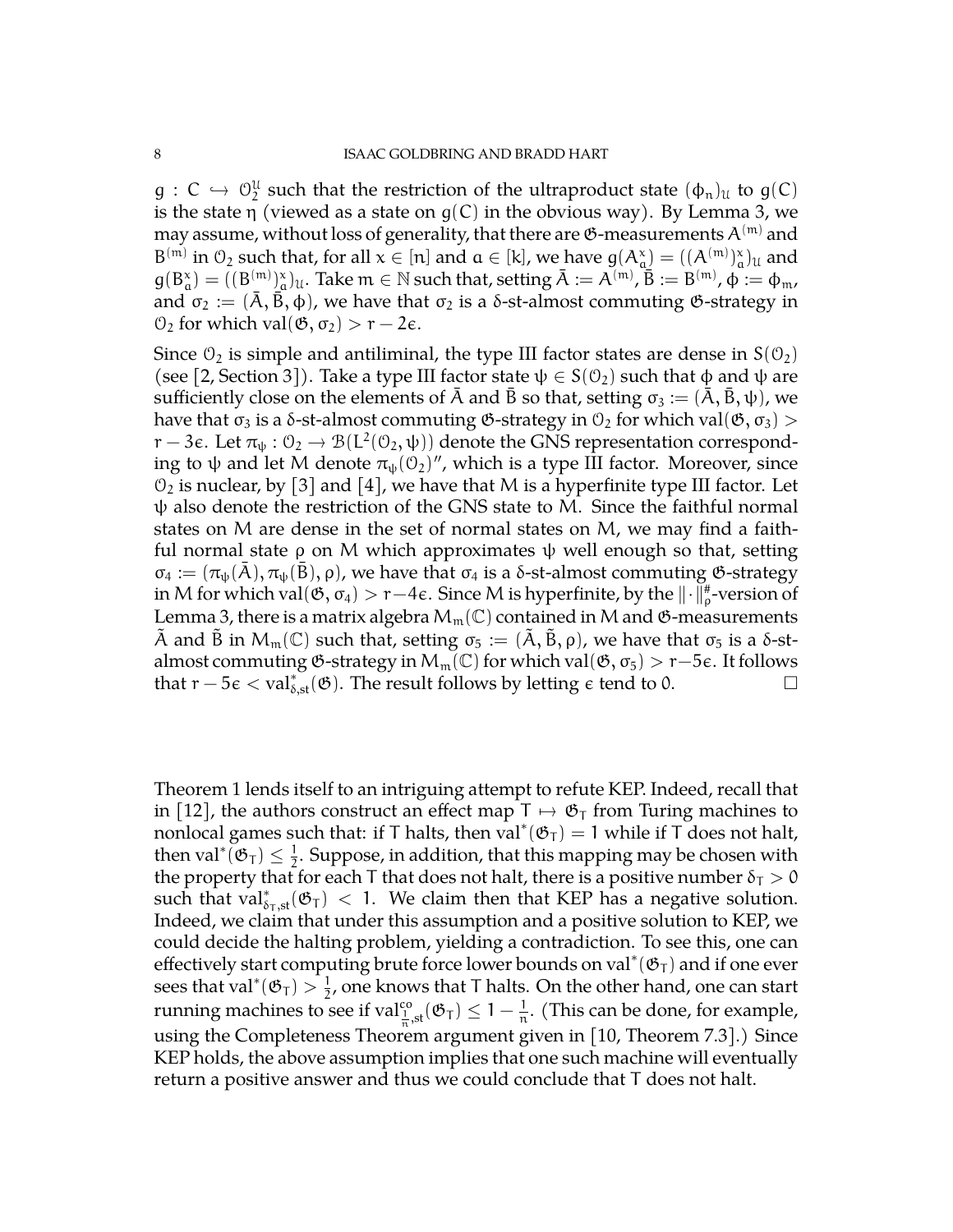## 4. Proof of Theorem [2](#page-2-0)

We begin this section by precisely defining the complexity class  $\text{MIP}^{\text{co}}_{\delta,\text{op}}$ :

**Definition 6.** Fix a computable function  $\delta : \mathbb{N} \to [0, 1]$ . We say that a language L belongs to MIP<sup>co</sup><sub> $\delta$ ,op</sub> if there is an efficient mapping from sequences of bits z to nonlocal games  $\mathfrak{G}_z$  such that:

- If  $z \in L$ , then  $\text{val}_{\delta(|z|),\text{op}}^{co}(\mathfrak{G}_z) = 1$ .
- If  $z \notin L$ , then  $\text{val}_{\delta(|z|),\text{op}}^{co}(\mathfrak{G}_z) \leq \frac{1}{2}$  $\frac{1}{2}$ .

Theorem [2](#page-2-0) will follow from a more general result. We first need to introduce some terminology. We say that a separable C ∗ -algebra C is **locally universal** if every separable C ∗ -algebra embeds into some (equiv. any) ultrapower of C. Thus, the KEP asks if  $\mathcal{O}_2$  is locally universal. Locally universal C\*-algebras exist in abundance; see, for example, [\[9\]](#page-9-2).

Let C be a C\*-algebra. Given a subset X of the unit ball of C, we let  $\langle X \rangle$  be the smallest subset of C containing X and closed under rational rounded combinations (that is, linear combinations of the form  $\alpha x + \beta y$ , where  $\alpha, \beta \in \mathbb{Q}(i)$  are such that  $|\alpha|+|\beta| \leq 1$ , multiplication, and adjoint. We say that X **generates** C if  $\langle X \rangle$  is dense in the unit ball of C. A **presentation** of C is a pair  $C^* := (C, (a_n)_{n \in \mathbb{N}})$ , where  $\{a_n : n \in \mathbb{N}\}\$ is a subset of the unit ball of C that generates C. Elements of the sequence  $(a_n)_{n\in\mathbb{N}}$  are referred to as **special points** of the presentation while elements of  $\langle \{a_n : n \in \mathbb{N}\}\rangle$  are referred to as **rational points** of the presentation. Finally, we say that C has a **computable presentation** if there is a presentation C # of C for which there is an algorithm such that, upon input of a rational point  $p \in C^{\#}$  and  $k \in \mathbb{N}$ , returns a rational number q such that  $\lVert p \rVert - \mathfrak{q} \rVert < 2^{-k}$ .

The following theorem will imply Theorem [2,](#page-2-0) as we will explain afterwards:

<span id="page-8-0"></span>**Theorem 7.** *If there is a locally universal* C ∗ *-algebra* C *that has a computable presentation, then for every computable function* δ : ℕ → [0, 1]*, every language in* MIP<sup>co</sup><sub>δ,op</sub> *is recursively enumerable.*

Proof. Suppose that C is a locally universal C<sup>\*</sup>-algebra with a computable presentation  $\tilde{C}^*$ . Fix a computable function  $\delta : \mathbb{N} \to [0, 1]$  and suppose that  $\tilde{L}$  belongs to  $\text{MIP}^{\text{co}}_{\delta, \text{op}}$ . Here is the algorithm that shows that L is recursively enumerable. Suppose that one inputs the sequence of bits z. Set  $\mathfrak{G} := \mathfrak{G}_z$ . Start enumerating pairs of  $\delta(|z|)$ -almost commuting  $\mathfrak G$ -measurements  $(A, B)$  in C that consist only of rational points of  $C^*$ ; this is possible since the presentation is computable. If  $(A, B)$  is such a  $\delta(|z|)$ -op-almost commuting pair, approximate  $\|\mathfrak{G}(A, B)\|$  to within error  $\frac{1}{4}$ . If this approximation exceeds  $\frac{1}{2}$ , then declare that  $z \in L$ .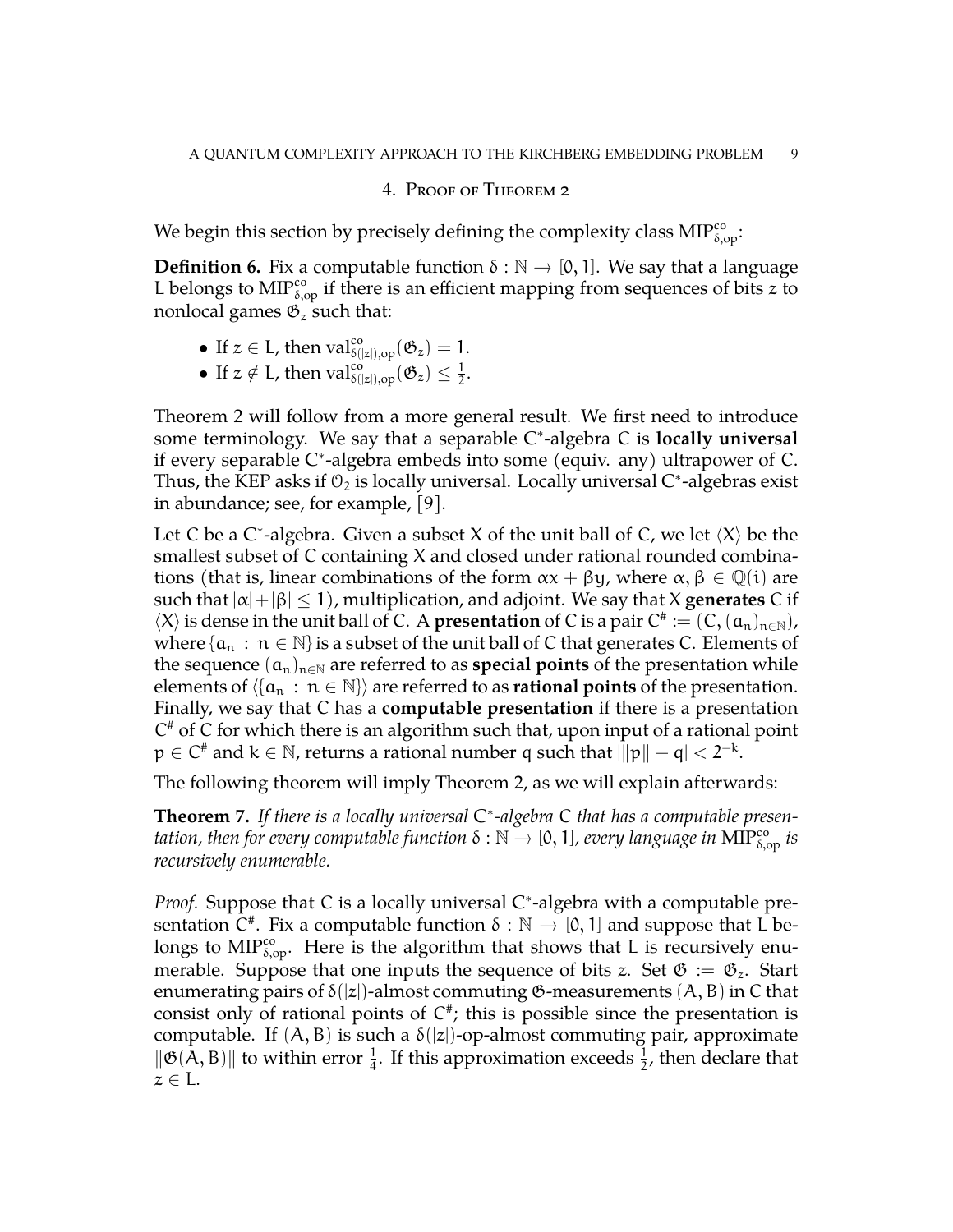Here is why the algorithm works. We first show that if  $z \in L$ , then the algorithm will tell us so. As above, set  $\mathfrak{G} := \mathfrak{G}_z$ . Fix  $\epsilon > 0$  small enough and let  $\sigma := (A, B, \phi)$  be a  $\delta(|z|)$ -op-almost commuting  $\mathfrak{G}$ -strategy in  $\mathcal{B}(\mathcal{H})$  such that val $(\mathfrak{G}, \sigma) > 1 - \epsilon$ . It follows that  $\|\mathfrak{G}(A, B)\| > 1 - \epsilon$ . Let D be the C<sup>\*</sup>algebra generated by the coordinates of A and B and consider an embedding of D into  $C^{\mathfrak{U}}$ . It follows from Lemma [3](#page-3-0) that there are  $\delta(|z|)$ -op-almost commuting  $\mathfrak{G}$ -measurements  $\bar{A}$  and  $\bar{B}$  in C for which  $\|\mathfrak{G}(\bar{A}, \bar{B})\| > 1 - 2\epsilon$ . Without loss of generality, one can assume that the coordinates of  $\overline{A}$  and  $\overline{B}$  are rational points of C<sup>#</sup>. If  $\epsilon$  is small enough, then approximating  $\|\mathfrak{G}(\bar{\mathsf{A}},\bar{\mathsf{B}})\|$  to within error  $\frac{1}{4}$  will exceed  $\frac{1}{2}$ . Thus, our algorithm will eventually tell us that  $z \in L$ .

We now check that the algorithm makes no mistakes, that is, if the algorithm tells us that  $z \in L$ , then in fact z does belong to L. If the algorithm tells us that  $(A, B)$  is a  $\delta(|z|)$ -op-almost commuting pair of  $\mathfrak{G}$ -measurements in C for which  $\|\mathfrak{G}(A, B)\| > \frac{1}{2}$  $\frac{1}{2}$ , then there will be some state φ on C such that  $\varphi(\mathfrak{G}(A, B)) > \frac{1}{2}$  $\frac{1}{2}$ . Setting  $\sigma := (A, B, \phi)$ , we see that  $\text{val}^{\text{co}}_{\text{op},\delta}(\mathfrak{G}) > \frac{1}{2}$  $\frac{1}{2}$ . Consequently,  $z \in L$ , as  $\qquad \qquad \text{desired.} \qquad \qquad \Box$ 

By a recent result of Alec Fox [\[8\]](#page-9-10),  $\mathcal{O}_2$  has a computable presentation. Theorem [2](#page-2-0) follows from this fact and Theorem [7.](#page-8-0)

#### **REFERENCES**

- <span id="page-9-3"></span>[1] H. Ando, U. Haagerup, and C. Winslow, *Ultraproducts, QWEP von Neumann algebras, and the Effros-Maréchal topology*, To appear in Journal für die Reine und Angewandte Mathematik. arXiv 1306.0460.
- <span id="page-9-7"></span>[2] R. Archbold, *On factorial states of operator algebras*, Journal of Functional Analysis **55** (1984), 25-38.
- <span id="page-9-8"></span>[3] M. Choi and E. Effos, Separable nuclear C<sup>\*</sup>-algebras and injectivity, Duke Mathematical Journal **43** (1976), 309-322.
- <span id="page-9-9"></span>[4] A. Connes, *Classification of Injective Factors*, Annals of Mathematics **104** (1976), 73-115.
- <span id="page-9-5"></span>[5] M. Coudron and W. Slofstra, *Complexity lower bounds for computing the approximatelycommuting operator value of non-local games to high precision*, to appear in Computational Complexity Conference (CCC) 2019.
- <span id="page-9-4"></span>[6] M. Coudron and T. Vidick, *Interactive proofs with approximately commuting provers*, ICALP (2015), 355-366.
- <span id="page-9-6"></span>[7] I. Farah, B. Hart, M. Lupini, L. Robert, A. Tikuisis, A. Vignati and W. Winter, Model Theory of C<sup>\*</sup>-algebras, accepted for publication in the Memoirs of the AMS, 2018, 147 pgs.
- <span id="page-9-10"></span>[8] A. Fox, *Results on computable and c.e. presentations of* C ∗ *-algebras*, manuscript in preparation.
- <span id="page-9-2"></span>[9] I. Goldbring, *Enforceable operator algebras*, Journal of the Institute of Mathematics of Jussieu **20** (2021), 31-63.
- <span id="page-9-0"></span>[10] I. Goldbring and B. Hart, *The universal theory of the hyperfinite II*<sup>1</sup> *factor is not computable*, preprint. arXiv 2006.05629.
- <span id="page-9-1"></span>[11] I. Goldbring and T. Sinclair, *On Kirchberg's embedding problem*, Journal of Functional Analysis **269** (2015), 155-198.